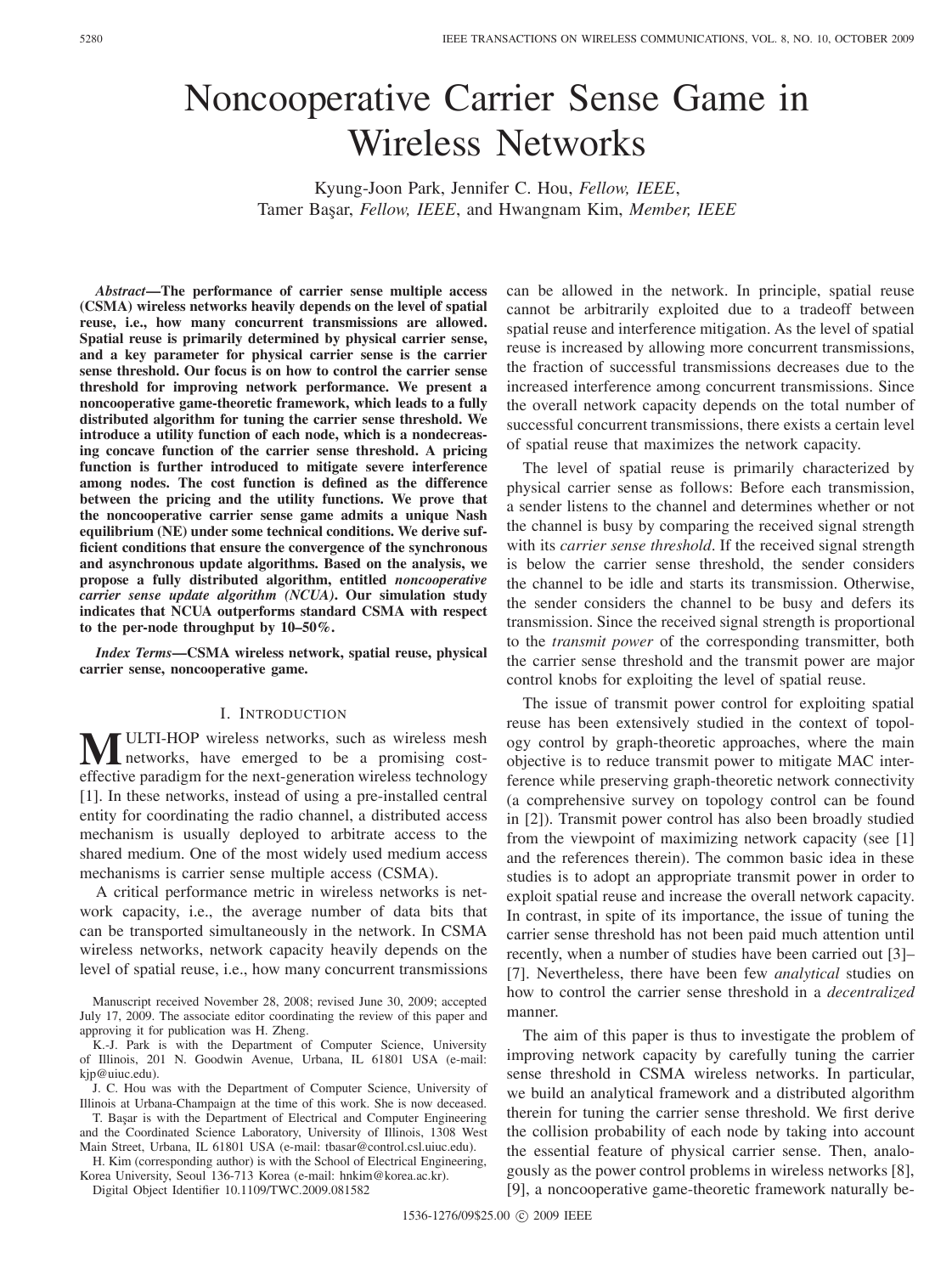comes a very efficient tool for distributed control of the carrier sense threshold. In order to develop reasonable utility and pricing functions, we identify the main consequences when a node increases its carrier sense threshold as follows: *(i)* The chance for channel access of the node will increase because it will care for fewer nodes. *(ii)* Both the interference from the node to others and that from others to it will become more severe. In order to characterize the first property, we introduce a nondecreasing concave function of each node's carrier sense threshold as a utility function. Then, to balance out these conflicting factors, we further introduce a pricing function by incorporating the collision probability of each node. The overall cost function of each node is then defined as the difference between the pricing and the utility functions. A detailed explanation on the problem formulation will be given in Section III.

We prove that the noncooperative carrier sense game admits a unique Nash equilibrium (NE) for uniformly strictly concave utility functions under some technical assumptions. We also derive sufficient conditions that ensure the convergence of synchronous and asynchronous versions of a gradient-based algorithm for updating the carrier sense threshold. Based on the analysis, we propose a fully distributed algorithm, called *noncooperative carrier sense update algorithm (NCUA)*, for tuning the carrier sense threshold. NCUA has the following desirable properties: *(i)* NCUA is fully distributed and does not require information exchange among nodes; *(ii)* NCUA is adaptive to network environment in its nature; *(iii)* By incorporating the collision probability into the cost function, NCUA significantly improves the overall network capacity compared to the standard CSMA. The simulation study indicates that NCUA outperforms standard CSMA with respect to the pernode throughput by 10–50%, when the latter operates over a wide range of the carrier sense threshold.

The rest of the paper is organized as follows. In Section II, we introduce the network propagation and interference models as well as the notions used in our analysis throughout the paper. Based on the model, we derive the conditional collision probability of each node as a function of carrier sense thresholds. Then, in Section III, we formulate the problem of updating the carrier sense threshold as a noncooperative carrier sense game. Following that, we derive in Section IV a sufficient condition for the existence of a unique NE, and show the convergence properties of synchronous and asynchronous algorithms. In Section V, based on the analysis, we propose NCUA and evaluate its performance via a simulation study. Finally, the paper ends with the concluding remarks in Section VI, and an Appendix.

## II. NETWORK MODEL

The CSMA wireless network model used in our analysis consists of a set of N nodes, denoted by  $\mathcal{N} = \{1, \dots, N\}.$ For each node  $i \in \mathcal{N}$ , let  $r(i) \in \mathcal{N}$  denote the corresponding receiver. Let  $P_i$  and  $P_{r(i)}$  denote the transmit power of node i and the received power at  $r(i)$ , respectively. Then,  $P_{r(i)}$  is expressed as  $P_{r(i)} = G_{r(i),i} F_{r(i),i} P_i$ , where  $G_{r(i),i}$  and  $F_{r(i),i}$ respectively represent the path loss and the Rayleigh fading from sender *i* to receiver  $r(i)$ , which is a widely used model for wireless channel environments [10]. In addition, let  $\tau_i$ 

denote the channel access probability of node  $i$ , which denotes the probability that node  $i$  attempts to transmit a packet when it detects the channel idle. For further use, we also introduce  $G_{r(i), j}$  and  $F_{r(i), j}$  as the corresponding quantities effecting receiver  $r(i)$  where the transmitter is sender  $j$  (which contributes to interference at  $r(i)$ .) As the magnitude of Rayleigh fading,  $F_{r(i), i}$  is independent across nodes, and is exponentially distributed with unit mean. Here, we assume that the interference from other senders is much larger than the background noise in the receivers, and thus do not consider the noise in our analysis.

As a necessary condition for receiver  $r(i)$  to correctly decode the symbols,  $P_{r(i)}$  should be larger than or equal to the receive sensitivity of  $r(i)$ , denoted by  $\beta_{r(i)}$ , i.e.,

$$
P_{r(i)} = G_{r(i),i} F_{r(i),i} P_i \ge \beta_{r(i)}.
$$
\n(1)

In addition, for successful reception at the receiver  $r(i)$ , the received power  $P_{r(i)}$  should be large enough so that the interference from other nodes does not prevent the receiver from correctly decoding the symbols. This condition is usually characterized by the signal to interference ratio (SIR) as follows:

$$
SIR_{r(i)} = \frac{P_{r(i)}}{I_{r(i)}} \ge \gamma_{r(i)}.
$$

where  $I_{r(i)} = \sum_{j \neq i} G_{r(i),j} F_{r(i),j} P_j$  and  $\gamma_{r(i)}$  is called the SIR threshold of the receiver  $r(i)$ .

The *collision set* of receiver  $r(i)$ , denoted by  $C_{r(i)}$ , is defined as a set of nodes whose simultaneous transmission with node i, taken one at a time, will prevent  $r(i)$  from correctly decoding the symbols of node  $i$  as follows:

$$
C_{r(i)} = \{ j \mid P_{r(i)} < \gamma_{r(i)} G_{r(i),j} F_{r(i),j} P_j \} \, .
$$

Now, let  $x_i$  denote the carrier sense threshold of node i. If the signal strength perceived at node  $i$  is larger/smaller than  $x_i$ , the channel is considered busy/idle by node *i*. For a given node i, the carrier sense set  $S_i(x_i)$  is defined as

$$
S_i(x_i) = \{ j \mid G_{i,j} F_{i,j} P_j \ge x_i \}.
$$

Thus, node *i* will be silenced if any node in  $S_i(x_i)$  transmits. In a similar manner, let  $L_i$  denote the *silenced set* of node  $i$ , which is defined as

$$
L_i = \{j \mid G_{j,i}F_{j,i}P_i \ge x_j\}.
$$

Hence, every node  $j \in L_i$  will be silenced while node i transmits. Note that the collision set  $C_{r(i)}$  and the silenced set  $L_i$  are independent of the carrier sense threshold  $x_i$  by their definitions, while the carrier sense set  $S_i(x_i)$  is a function of  $x_i$ , which satisfies  $S_i(y) \subset S_i(x)$  if  $x < y$  from its definition. In fact, what each node does by carrier sense is *not* to prevent other nodes from transmitting, *but* to detect the status of the channel before each transmission attempt. Hence, even when  $C_{r(i)} \subset S_i(x_i)$ , node i's transmission may still fail if interrupted by a single simultaneous transmission in  $C_{r(i)} \setminus L_i$ or multiple concurrent transmissions in  $(\mathcal{N} \setminus C_{r(i)}) \setminus L_i$ . The overall notation is summarized in Table I.

Now, we look into the collision probability of a node when it attempts to transmit. There are two sources of transmission collisions, namely, collision incurred by simultaneous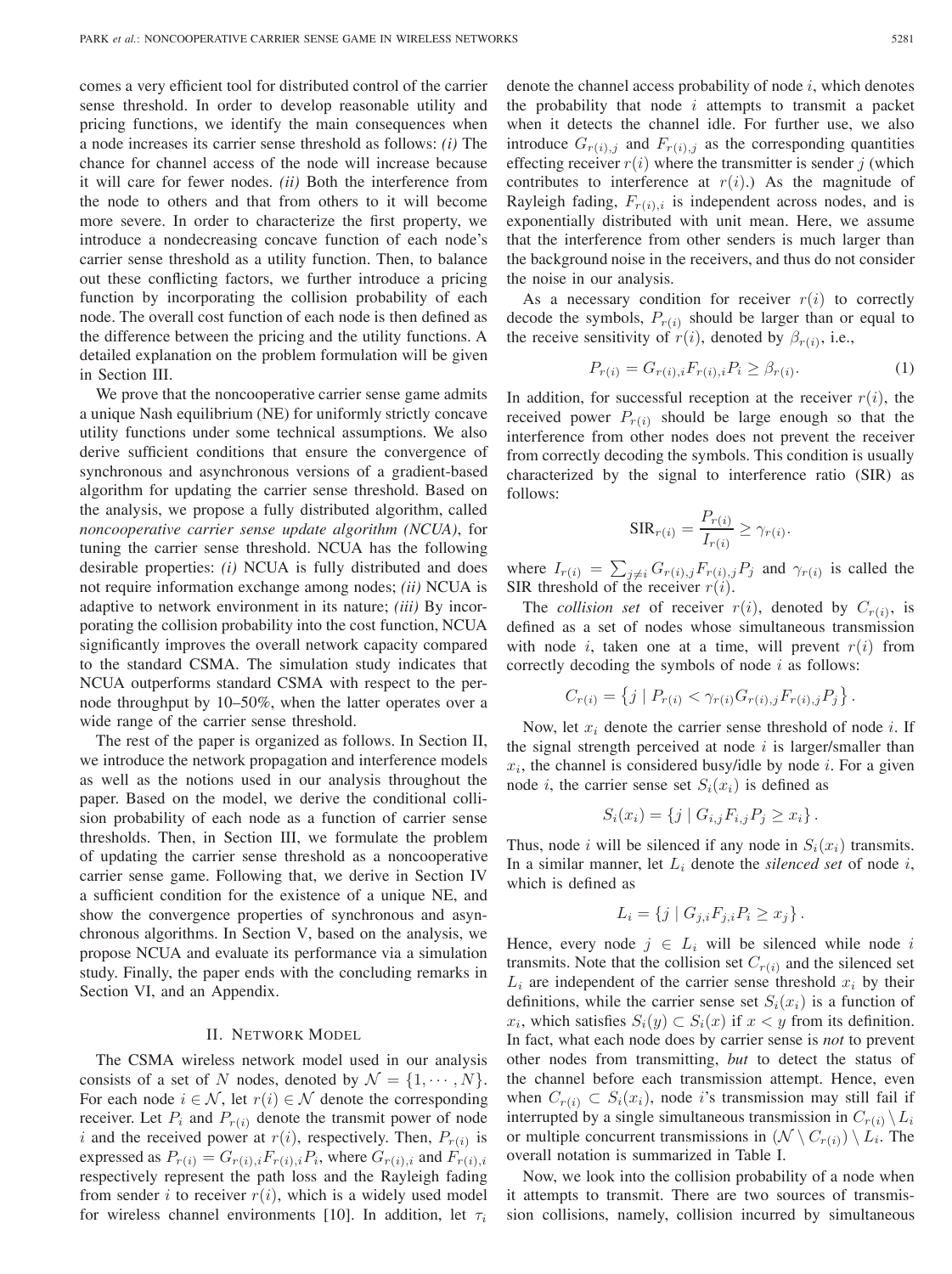| <b>TABLE I</b>             |
|----------------------------|
| NOTATION USED IN ANALYSIS. |

| <b>Notation</b>      | <b>Definition</b>                                              |  |  |
|----------------------|----------------------------------------------------------------|--|--|
| $\mathcal N$         | Set of nodes in the network                                    |  |  |
| r(i)                 | Corresponding receiver of sender $i \in \mathcal{N}$           |  |  |
| $P_i$                | Transmit power of sender i                                     |  |  |
| $P_{r(i)}$           | Received power at $r(i)$ of sender i                           |  |  |
| $G_{r(i),i}$         | Path loss from sender i to its receiver $r(i)$                 |  |  |
| $G_{r(i),j}$         | Path loss from sender j to receiver $r(i)$ , which contributes |  |  |
|                      | to interference at $r(i)$                                      |  |  |
| $F_{r(i),i}$         | Rayleigh fading from sender i to its receiver $r(i)$           |  |  |
| $F_{r(i),j}$         | Rayleigh fading from sender i to receiver $r(i)$ , which       |  |  |
|                      | contributes to interference at $r(i)$                          |  |  |
| $\tau_i$             | Channel access probability of node $i$                         |  |  |
| $\beta_{r(i)}$       | Receive sensitivity of receiver $r(i)$                         |  |  |
| $\gamma_{r(i)}$      | SIR threshold of receiver $r(i)$                               |  |  |
| $x_i$                | Carrier sense threshold of sender $i$                          |  |  |
| $\mathcal{C}_{r(i)}$ | Set of nodes whose simultaneous transmission with node $i$     |  |  |
|                      | will result in collision                                       |  |  |
| $S_i$                | Set of nodes whose transmission will make node i silenced      |  |  |
| $L_i$                | Set of nodes which will be silenced while node i transmits     |  |  |

transmissions in  $C_{r(i)}$  and collision incurred by multiple concurrent transmissions outside  $C_{r(i)}$  that accumulatively violates the SIR constraint at the receiver  $r(i)$ . Let  $q_i(\mathbf{x})$ denote the conditional collision probability of node  $i$  given that a transmission attempt is made. Then, we have

$$
q_i(\mathbf{x}) = P[\text{Simultaneous tx in } C_{r(i)}] + P[\text{No simultaneous tx in } C_{r(i)}] \times P[\text{SIR}_{r(i)} < \gamma_{r(i)} \mid \text{No simultaneous tx in } C_{r(i)}] = s_i + (1 - s_i)h_i(\mathbf{x}), \tag{2}
$$

where  $s_i$  :=  $P[\text{Simultaenous tx in } C_{r(i)}], h_i(\mathbf{x})$  :=  $P[\text{SIR}_{r(i)} < \gamma_{r(i)} |$  No simultaneous tx in  $C_{r(i)}$ , and tx is an abbreviation for transmission. Here,  $h_i(\mathbf{x})$  can be further expressed as follows:

$$
h_i(\mathbf{x}) = P\left[\frac{P_{r(i)}}{\sum_{k \in \Gamma_i(\mathbf{x})} G_{r(i),k} P_k F_k} < \gamma_{r(i)}\right],\tag{3}
$$

where  $\Gamma_i(\mathbf{x})$  denotes the set of nodes which concurrently transmit with node  $i$  after no simultaneous transmission in  $C_{r(i)}$  has occurred.

# III. PROBLEM FORMULATION: NONCOOPERATIVE CARRIER SENSE GAME

We now present a noncooperative game-theoretic framework for decentralized control of physical carrier sense. First, let  $U_i$  denote a utility function of node i, which the node seeks to maximize. Then, one possible approach is to formulate the problem of maximizing the network utility in a centralized fashion as

$$
\max_{\mathbf{x} \in X} \sum_{i=1}^{N} U_i(\mathbf{x}),\tag{P1}
$$

where  $x_i$  denotes the carrier sense threshold of node  $i$  with  $x_i \in X_i = [x_{min}, x_{max}], X = \prod_{i=1}^{N} X_i$ , and  $\mathbf{x} =$  $(x_1,..., x_N)$ . Note that (P1) is formulated from the system

perspective, and hence the computation of its solution will naturally require a centralized algorithm. However, due to the lack of a pre-installed centralized infrastructure in CSMA wireless networks, it is more practical to formulate the problem from the perspective of individual nodes. We first consider the case where each node simply attempts to maximize its own utility function without caring for other nodes. This situation corresponds to the following optimization problem for each node  $i$ :

$$
\max_{x_i \in X_i} U_i(x_i, \mathbf{x}_{-i}), \ \forall i \in \mathcal{N},
$$
\n<sup>(P2)</sup>

where  $\mathbf{x}_{-i} = (x_1, \ldots, x_{i-1}, x_{i+1}, \ldots, x_N)$ . Since the utility function  $U_i$  is generally nondecreasing with respect to  $x_i$  for given  $x_{-i}$ , (P2) admits the unique solution  $x^*$  =  $[x_{max}, \dots, x_{max}]$ , which is trivially also the unique NE. In other words, if each node does not care for others, the best strategy for each node is to increase its carrier sense threshold as much as possible in order to increase its own utility. This selfish behavior results in an equilibrium of  $\mathbf{x}^* = [x_{max}, \cdots, x_{max}]$ , which will give poor network performance because of significantly increased interference among the nodes. $<sup>1</sup>$ </sup>

This undesirable selfish behavior can be resolved by imposing a pricing function in (P2). In order to develop reasonable utility and pricing functions, we need to characterize the main effects of the carrier sense threshold on network performance. We identify the following main consequences as node  $i$ increases its carrier sense threshold  $x_i$ : *(i)* The chance for channel access of node  $i$  will be increased because node  $i$  will care for fewer nodes and thus will sense an idle channel more frequently.  $(ii)$  In the meantime, the interference from node  $i$  to others will be more severe because of more aggressive channel access of node  $i$ . Furthermore, the interference from other concurrent transmissions to node  $i$  will be increased since the average number of sensed nodes is decreased.

By taking into account the first property, we introduce as a utility function a nondecreasing concave function of each node's carrier sense threshold. Furthermore, to balance out these conflicting consequences of increasing the carrier sense threshold, we adopt a pricing function  $P_i(\mathbf{x}) :=$  $\int_{x_{min}}^{x_i} \{q_i(\xi, \mathbf{x}_{-i}) - \overline{q}_i\} d\xi$  by introducing a threshold  $\overline{q}_i$  on the collision probability for each node  $i$ . Since  $q_i$  is increasing in  $x_i$  for given  $\mathbf{x}_{-i}$ , it can be easily verified that  $P_i$  is convex in  $x_i$  and the minimum is attained when  $q_i = \overline{q}_i$  for given **x**−i. Thus, by comparing the collision probability  $q_i$  with  $\overline{q}_i$ , the pricing function attempts to maintain a reasonable carrier sense threshold in order to keep  $q_i$  around  $\overline{q}_i$ . <sup>2</sup>

Now, we provide a game-theoretic framework with the introduced utility and pricing functions. First, node  $i$ 's overall cost function  $J_i$  is defined as

$$
J_i(x_i, \mathbf{x}_{-i}) = P_i(x_i, \mathbf{x}_{-i}) - U_i(x_i, \mathbf{x}_{-i}).
$$
 (4)

<sup>1</sup>A similar selfish behavior has been addressed in the power control problem of wireless networks in [11].

<sup>2</sup>Note that heterogeneous values for  $\overline{q}_i$ 's can further improve the overall network performance. An intuitive approach is that each node iteratively reduces  $\overline{q}_i$  in a large time scale as long as  $q_i$  remains around  $\overline{q}_i$ . However, a more rigorous analysis is required for this kind of algorithms. It will be an issue of future research to develop an efficient algorithm for tuning  $\overline{q}_i$  in an analytical framework.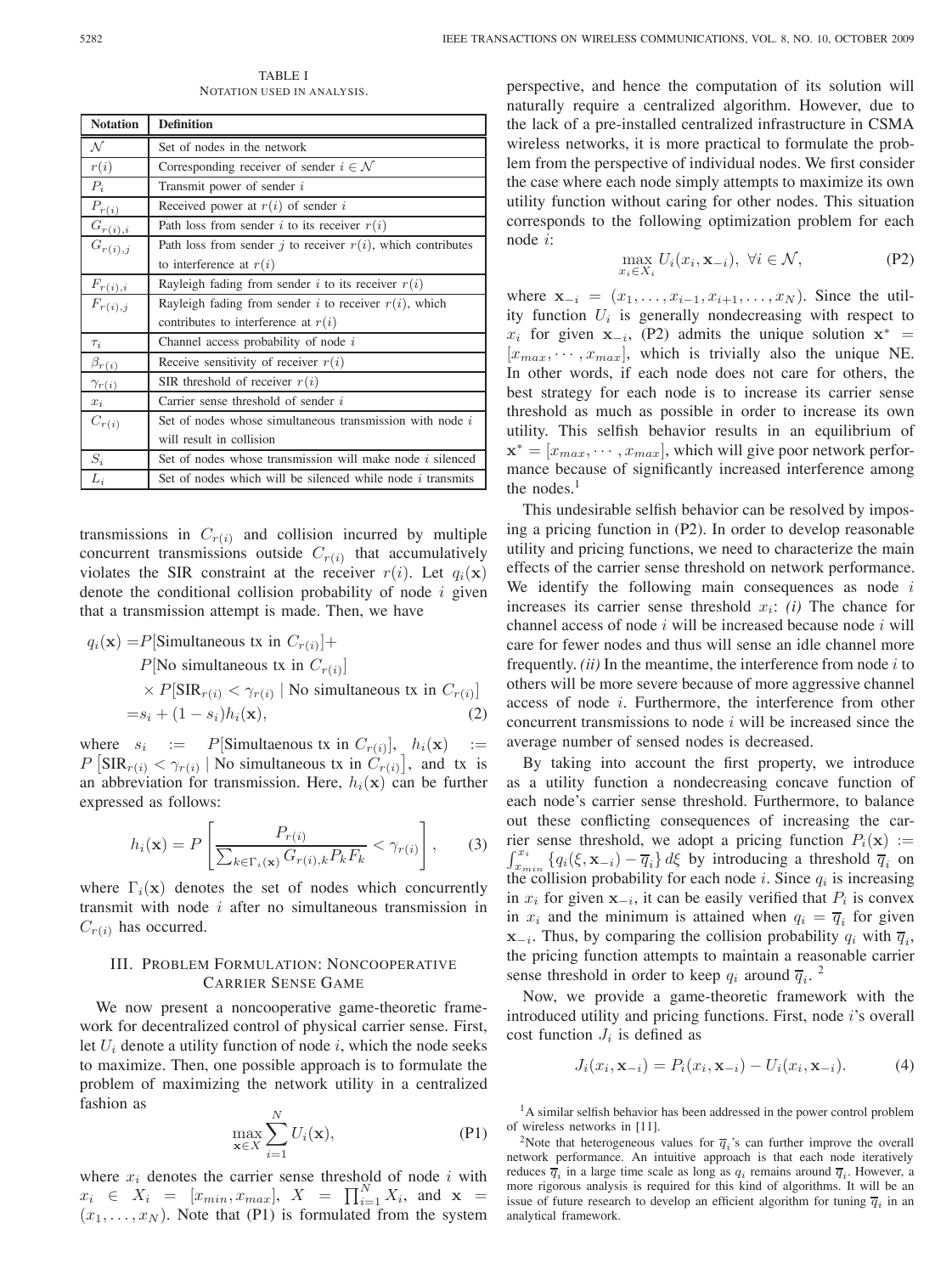With (4), we have the following NE computation.

$$
\min_{\xi \in X_i} J_i(\xi, \mathbf{x}_{-i}) \equiv J_i(x_i, \mathbf{x}_i), \ \forall i \in \mathcal{N}.
$$
 (P3)

One may devise a cooperative solution, which makes (P3) equivalent to (P1). In fact, (P3) will correspond to (P1) if  $P_i(\mathbf{x}), \forall i \in \mathcal{N}$ , were chosen such that

$$
\frac{\partial P_i(\mathbf{x})}{\partial x_i} = -\sum_{j \in \mathcal{N} \setminus \{i\}} \frac{\partial U_j(\mathbf{x})}{\partial x_i},\tag{5}
$$

which can be obtained by equating  $-\partial J_i/\partial x_i$  to  $\sum_{j=1}^{N} \frac{\partial U_j}{\partial x_i}$ . However, implementing a cooperative solution based on (5) requires a feedback mechanism for conveying all the information on  $\partial U_i/\partial x_i, \forall j \in \mathcal{N} \setminus \{i\}.$ This information exchange will be an expensive overhead in wireless networks. Hence, we consider a noncooperative carrier sense game in order to develop a fully distributed control algorithm.

In our framework,  $U_i$  will depend only on  $x_i$ , and thus be denoted as  $U_i(x_i)$ . We further introduce the following two technical assumptions for  $U_i(x_i)$ .

**A1.**  $U_i(x_i)$  is chosen to be twice continuously differentiable, nondecreasing and uniformly strictly concave in  $x_i$ , i.e.,

$$
\frac{\partial U_i(x_i)}{\partial x_i} \ge 0, \ \frac{\partial^2 U_i(x_i)}{\partial x_i^2} \le -\eta < 0, \ \forall x_i, i \in \mathcal{N}
$$

for some  $\eta > 0$ .

**A2.** In order to ensure an inner NE,  $U_i(x_i)$  is further chosen to satisfy

$$
\frac{\partial J_i}{\partial x_i} < 0 \text{ at } x_i = x_{min}, \frac{\partial J_i}{\partial x_i} > 0 \text{ at } x_i = x_{max}, \ \forall \mathbf{x}_{-i}, \ i \in \mathcal{N}.
$$

In the following section, we derive conditions on the existence of a unique NE and the convergence of an iterative update algorithm for (P3).

## IV. NASH EQUILIBRIUM AND CONVERGENCE ANALYSIS

#### *A. Existence and Uniqueness of Nash Equilibrium*

The first step for solving the noncooperative game of (P3) is to check the existence and the uniqueness of an equilibrium. Here, a Nash equilibrium (NE) is defined as a set of carrier sense thresholds, denoted by  $\mathbf{x}^* = (x_1^*, \dots, x_N^*)$ , which satisfies the following property: no node can benefit by deviating from its carrier sense threshold while those of other nodes are kept fixed. In the mathematical sense, **x**<sup>∗</sup> is a NE if  $x_i^*$ ,  $\forall i \in \mathcal{N}$ , satisfies  $x_i^* = \arg \min_{x_i \in X_i} J_i(x_i, \mathbf{x}_{-i}^*)$ . We have the following result on the NE of (P3):

**Theorem 1** *Under A1 and A2, (P3) admits a unique inner Nash equilibrium if*

$$
\eta > \frac{L\tau_{max}}{e(1 - \tau_{max})x_{min}}
$$

,

*where*  $L = \ln(1 + \gamma_{max} P_{max} / \beta_{min})$ ,  $\gamma_{max} := \max_i \gamma_{r(i)}$ ,  $\beta_{min} := \min_i \beta_{r(i)}, \tau_{max} := \max_i \tau_i$ , and  $P_{max}$  is the *maximum transmit power.*

*Proof:* See the appendix.

# *B. Convergence of an Iterative Update Algorithm for Carrier Sense Thresholds*

Next, we investigate the convergence properties of synchronous and asynchronous update algorithms for the carrier sense threshold. Consider a discrete-time update scheme where each node updates its carrier sense threshold for solving (P3) as follows:

$$
x_i(t+1) = x_i(t) - \alpha_i \frac{\partial J_i(\mathbf{x}(t))}{\partial x_i}, \forall i \in \mathcal{N},
$$
 (6)

where  $t = 1, 2, \cdots$  denotes the update time instants, and  $\alpha_i$ is the step size. Under the synchronous update scheme, all the nodes update their carrier sense thresholds simultaneously. Theorem 2 below provides a sufficient condition for the convergence of (6) in the synchronous case.

**Theorem 2** *The synchronous update algorithm*

$$
x_i(t+1) = x_i(t) - \alpha_i \frac{\partial J_i(\mathbf{x}(t))}{\partial x_i}, \forall i \in \mathcal{N}
$$

*converges to the unique NE,*  $\mathbf{x}^* := [x_1^*, \cdots, x_N^*]$ *, on X* if,  $\forall i \in \mathcal{N},$ 

$$
\alpha_i < \frac{e(1 - \tau_{max})x_{min}}{e(1 - \tau_{max})x_{min}u_{i,max} + L(N - 1)\tau_{max}} \text{ and}
$$
\n
$$
\eta > \frac{L(N - 1)\tau_{max}}{ex_{min}},
$$

 $where \ u_{i,max}:=-\partial^2 U_i(x_{min})/\partial x_i^2,$  and  $L, \tau_{max}$  are defined *in the same way as in Theorem 1.*

*Proof:* The proof follows lines similar to those in [12, Proposition 1.11 p. 194]. First, we derive a sufficient condition on the step size  $\alpha_i$ . Let  $f_i(\mathbf{x}) := \partial J_i(\mathbf{x})/\partial x_i$ . Then, for the convergence of (6), the step size  $\alpha_i$  should satisfy  $0 < \alpha_i <$  $1/K$  where K is a positive constant such that  $\partial f_i/\partial x_i \leq K$ ,  $\forall x \in X$ . From (2) and (3), we have

$$
\frac{\partial f_i(\mathbf{x})}{\partial x_i} = \frac{\partial^2 P_i(\mathbf{x})}{\partial x_i^2} - \frac{\partial^2 U_i(x_i)}{\partial x_i^2} \le u_{i,max} + \frac{\partial h_i(\mathbf{x})}{\partial x_i}, \quad (7)
$$

where  $u_{i,max} := -\partial^2 U_i(x_{min})/\partial x_i^2$ . From the appendix, we have

$$
\frac{\partial h_i(\mathbf{x})}{\partial x_i} \le L \sum_{k \in \mathcal{N} \setminus \{i\}} \frac{\partial P[k \in \Gamma_i(\mathbf{x})]}{\partial x_i} \le \frac{L(N-1)\tau_{max}}{e(1-\tau_{max})x_{min}}.\tag{8}
$$

From (7) and (8), the step size  $\alpha_i$  should satisfy

$$
0 < \alpha_i < \frac{e(1 - \tau_{max})x_{min}}{e(1 - \tau_{max})x_{min}u_{i,max} + L(N - 1)\tau_{max}}
$$

In a similar manner, from (17) and (18), we have

$$
\sum_{j \in \mathcal{N} \setminus \{i\}} \left| \frac{\partial h_i(\mathbf{x})}{\partial x_j} \right| \le L \sum_{j \in \mathcal{N} \setminus \{i\}} \frac{\partial P[j \in \Gamma_i(\mathbf{x})]}{\partial x_j} \le \frac{L(N-1)\tau_{max}}{ex_{min}},
$$
\n(9)

.

and from (9), the condition  $\partial f_i / \partial x_i > \sum_{j \neq i} |\partial f_i / \partial x_j|$  in [12, Proposition 1.11 p. 194] is satisfied if  $\eta > L(N 1)\tau_{max}/(ex_{min}).$ П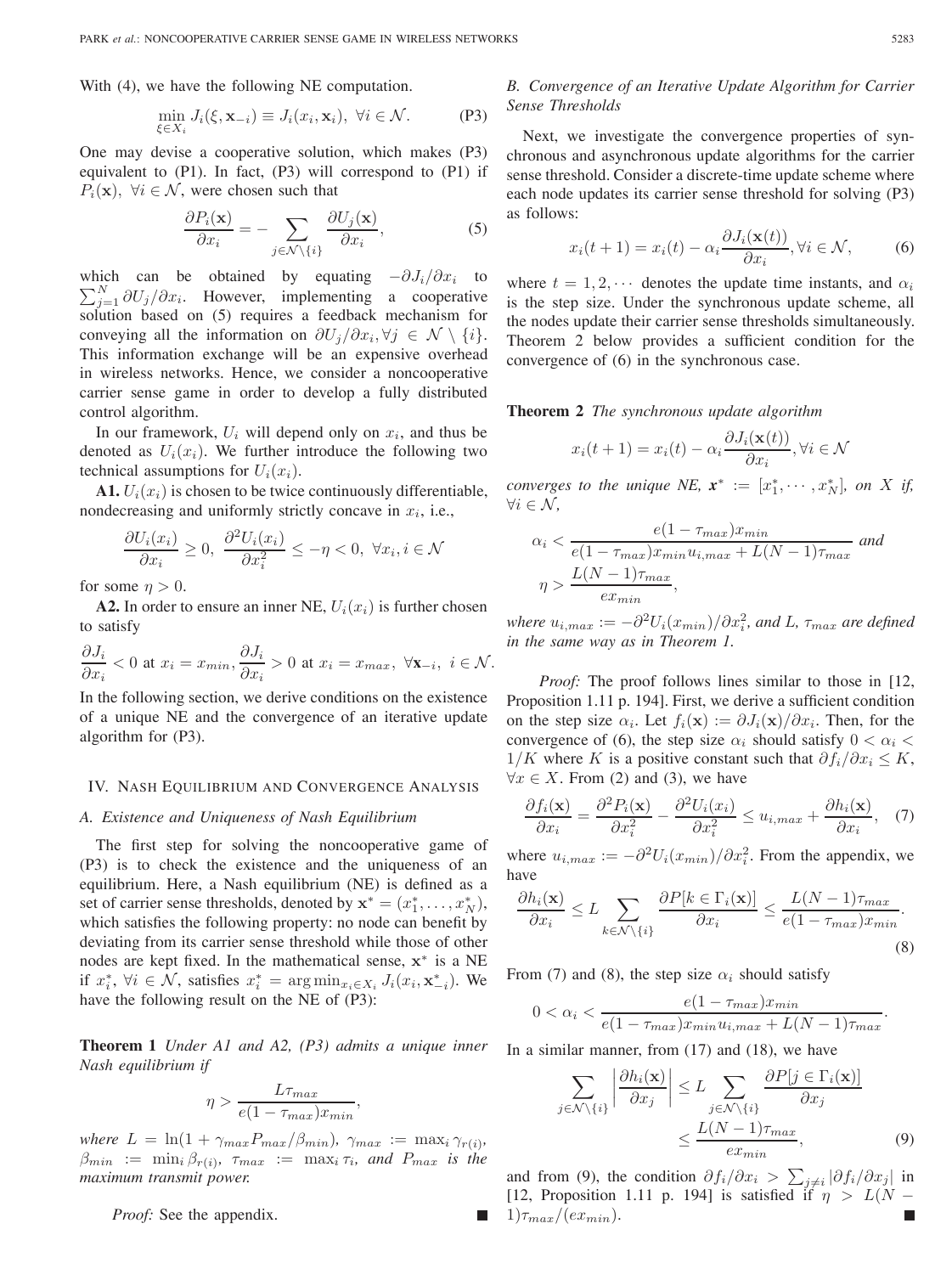A natural generalization of the synchronous algorithm is the asynchronous algorithm where only a random subset of nodes update their carrier sense thresholds at a given time instant. This is more realistic since it is difficult for nodes to synchronize their update instants in a practical setting. In fact, the convergence analysis in Theorem 2 directly applies to the asynchronous case, and we have the following result for the convergence in the asynchronous case.

**Theorem 3** Let  $U(k)$  denote a random subset of nodes up*dating their carrier sense threshold at time k. Then, the asynchronous update algorithm*

$$
x_i(t+1) = \begin{cases} x_i(t) - \alpha_i \frac{\partial J_i}{\partial x_i}, & \text{if } i \in \mathcal{U}(t+1); \\ x_i(t), & \text{otherwise,} \end{cases}
$$
(10)

*converges to the unique NE on*  $X$  *if,*  $\forall i \in \mathcal{N}$ ,

$$
\alpha_i < \frac{e(1 - \tau_{max})x_{min}}{e(1 - \tau_{max})x_{min}u_{i,max} + L(N - 1)\tau_{max}} \text{ and}
$$
\n
$$
\eta > \frac{L(N - 1)\tau_{max}}{ex_{min}},
$$

*where*  $u_{i,max}$ , L, and  $\tau_{max}$  are defined in the same way as in *Theorem 2.*

*Proof:* First, we define a sequence of nonempty, convex, and compact sets

$$
X(k) := [x_1^* - \delta(k), x_1^* + \delta(k)] \times [x_2^* - \delta(k), x_2^* + \delta(k)] \times \cdots \times [x_N^* - \delta(k), x_N^* + \delta(k)],
$$

where  $\delta(k) := ||\mathbf{x}(k) - \mathbf{x}^*||$ . From Theorem 2,  $\delta(k+1) < \delta(k)$ . Hence,  $\cdots \subset X(k+1) \subset X(k) \subset \cdots \subset X$ . Now recall two well-known sufficient conditions for the asynchronous convergence of a nonlinear iterative mapping  $\mathbf{x}(t+1) = T(\mathbf{x}(t))$ [12, p. 431].

(Synchronous Convergence Condition) We have  $T(\mathbf{x}) \in$  $X(k + 1), \forall k$  and  $x \in X(k)$ . Furthermore, if  $\{y^k\}$  is a sequence such that  $y^k \in X(k)$  for every k, then every limit point of  $\{y^k\}$  is a fixed point of T.

(Box Condition) Given a closed and bounded set  $X_i$  in ℝ, for every k, there exist sets  $X_i(k) \subset X_i$  such that

$$
X(k) = X_1(k) \times X_2(k) \times \cdots \times X_N(k).
$$

Here,  $X_i$  is defined as  $[x_{min}, x_{max}]$ , and  $X_i(k) := [x_i^* \delta(k), x_i^* + \delta(k)$ . Thus, the box condition is satisfied by the definition of  $X(k)$ . Also,  $\delta(k)$  is monotonically decreasing in  $k$  by Theorem 2. Consequently, the convergence of the asynchronous update algorithm of (10) immediately follows from [12, p. 431].

## V. SIMULATION STUDY

#### *A. Noncooperative Carrier Sense Update Algorithm (NCUA)*

Based on the analysis in Section III and Section IV, we propose a fully distributed algorithm, called *noncooperative carrier sense update algorithm (NCUA)*, and evaluate its performance via J-Sim simulation [13]. The pseudo code of NCUA is given in Algorithm 1. In the initialization procedure of Algorithm 1, the initial value for  $x_i$  is given. Then, in the update procedure, the carrier sense threshold  $x_i$  is updated

**Algorithm 1** Noncooperative carrier sense update algorithm (NCUA)

1: // initialization

2:  $x_i \leftarrow x_i^{init}$ 

- 3: // update procedure for carrier sense threshold
- 4: Reset timer  $t \leftarrow \Delta$
- 5:  $N_t \leftarrow 0$  and  $N_c \leftarrow 0$
- 6: **while** (True) **do**
- 7: **if** node  $i$  transmits a packet **then**
- 8:  $N_t \leftarrow N_t + 1$ <br>9: **if** transmission 9: **if** transmission fails **then**
- 
- 10:  $N_c \leftarrow N_c + 1$ <br>11: end if end if

12: **end if**

13: **end while**

14:  $q_i \leftarrow N_c/N_t$ 

15:  $x_i \leftarrow x_i - \alpha_i (q_i - \overline{q}_i - u_i/x_i)$ 

| TABLE II                                 |
|------------------------------------------|
| PARAMETERS USED IN THE SIMULATION STUDY. |

| <b>Parameter</b>        | Value           | <b>Definition</b>               |
|-------------------------|-----------------|---------------------------------|
| N                       | 100             | Number of nodes                 |
| $P_{length}$            | 1024 bytes      | Payload size                    |
| $_{R}$                  | $(18, 54)$ Mb/s | Data rate                       |
| CW                      | 63              | Contention window size          |
| $d_{min}$               | $100 \text{ m}$ | Minimal transmission range      |
| $d_{max}$               | 120 m           | Maximal transmission range      |
| θ                       | 4               | Path loss exponent              |
| $x_{min}$               | $-73$ dBm       | minimum carrier sense threshold |
| $x_{max}$               | $-84$ dBm       | maximum carrier sense threshold |
| $\boldsymbol{u}$        | $10^{-11}$      | Utility parameter in NCUA       |
| $\alpha_i$              | $10^{-12}$      | Update step size of NCUA        |
| Δ                       | 5 seconds       | Update interval of NCUA         |
| $\overline{x_i^{init}}$ | $-75$ dBm       | Initial value of $x_i$ in NCUA  |
| $\overline{q}_i$        | 0.2             | collision probability threshold |

every  $\Delta$  seconds. First, the collision probability is estimated by counting the total number of unsuccessful transmissions during the interval of  $\Delta$ . Then,  $x_i$  is updated based on (6) with  $U_i(x_i) = u_i \ln x_i$ . In Algorithm 1,  $x_i$  and  $T_i$  are in pW and b/s, respectively.

There are a few points worth mentioning. First, NCUA is fully distributed and does not require information exchange among nodes. Second, in order to implement NCUA, it was required to choose a specific utility function  $U_i(x_i)$  in (6). Here, we adopt a logarithmic utility function parameterized by  $u_i$  for node i as above. The choice of other structures is a subject of future work.

#### *B. Simulation Setup*

In the simulation study, we use IEEE 802.11a as the MAC protocol. Table II gives the default values for the parameters used in the simulation. In particular, the receive sensitivity  $\gamma$  is set to the default value in IEEE 802.11a specification. Also, to precisely quantify the impact of adjusting carrier sense thresholds on the throughput performance, we disable the binary exponential back-off (BEB) mechanism in IEEE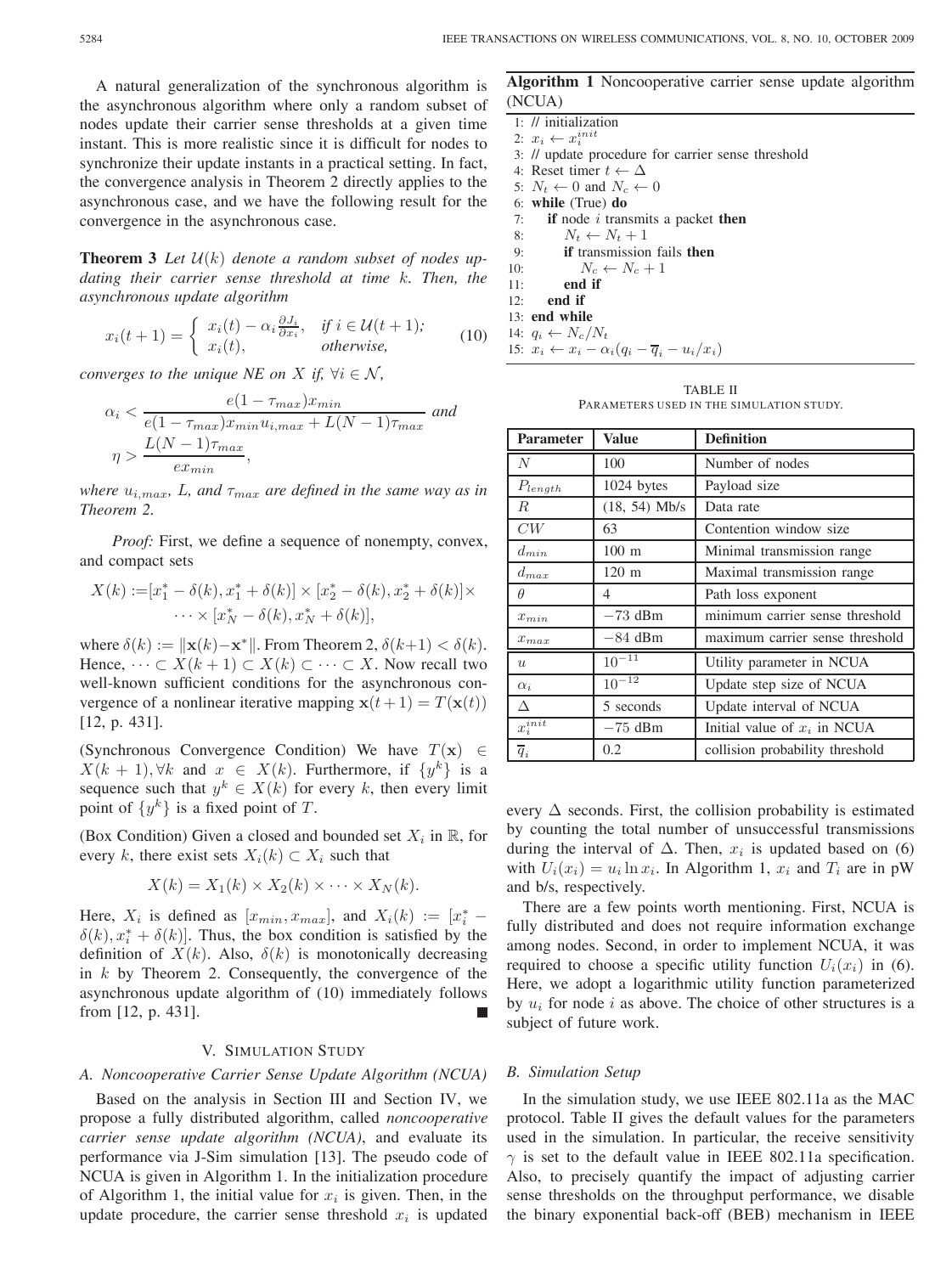

Fig. 1. The network topology used in the simulation study.

802.11 DCF in order to decouple its effect. Instead, we use a fixed contention window size of 63 as given in Table II. Finally, the same value of  $u_i$ , denoted by  $u$ , is used for all the nodes.

To calculate the sufficient condition in Theorem 2, from Table II, we have  $\tau_{max} = 2/(CW + 1) = 1/32$ ,  $x_{min} =$  $-84$  dBm, and  $x_{max} = -73$  dBm. In addition, from the logarithmic utility function of  $U_i(x_i) = u_i \log x_i$ , we have  $\eta = \min_i u_i / x_{max}^2$ . With these values, the convergence condition in Theorem 2 gives  $\alpha_i < 1.04 \cdot 10^{-12}$  and  $u_i > 1.5 \cdot 10^{-11}$ . Since these values are quite sufficient rather than necessary, we set  $\alpha_i = 10^{-12}$  and  $u_i = 10^{-11}$  as the default values in our simulation study. Note that we also perform simulation with different values of  $u_i$  to verify its effect on network performance.

Figure 1 shows the network topology used for the simulation study. A total of  $N (= 100)$  nodes are distributed in an area of  $500\times500$  m<sup>2</sup>. First, half of the nodes are randomly located as senders. Then, for each sender, a receiver is randomly located inside a circle with center at the sender and radius  $d_{min}$ .

As already explained, the transmit power used by each node is randomly chosen to give a transmission range from  $d_{min}$ up to  $d_{max}$ . All sources generate CBR traffic at their full data rates. For NCUA, every node sets the initial value of its carrier sense threshold to  $-75$  dBm.

# *C. Simulation Results*

Figure 2 gives the average per-node throughput (averaged over all the source nodes) versus the carrier sense threshold for  $R = 18$  Mb/s and 54 Mb/s, respectively. Note that the x-axis in Fig. 2 only applies to the standard CSMA because NCUA dynamically updates the carrier sense threshold. As shown in Fig. 2, NCUA achieves better throughput performance than standard CSMA over the entire range for both the data rates of 18 and 54 Mb/s. Specifically, NCUA achieves 11.76% and 16.13% higher throughput than the maximal throughput achieved by the standard CSMA at  $R = 18$  Mb/s and 54 Mb/s, respectively. It should be noted that, in practice, it is extremely difficult to set an optimal carrier sense threshold under the standard CSMA. Furthermore, as shown in Fig. 2, if an inappropriate carrier sense threshold is chosen, standard



Fig. 2. Average node throughput versus the carrier sense threshold.

CSMA gives inferior throughput performance. Consequently, the performance of NCSU will be much better than that of the standard CSMA in practice. For example, about 40% and 50% for  $R = 18$  Mb/s and  $R = 54$  Mb/s when the carrier sense threshold is set to  $-72$  dBm for standard CSMA.

Figure 3 gives the temporal behavior of how the carrier sense threshold of each node adapts under NCUA when  $R =$ 54 Mb/s. In particular, it shows the time traces of the carrier sense thresholds of four randomly selected nodes. Note that the traces of the carrier sense thresholds for other nodes exhibit similar trends and hence are not shown. As given in Fig. 3, the carrier sense threshold of each node initially starts from the default initial value of −75 dBm and becomes stabilized.

Figure 4 depicts the relation between the throughput performance and the utility parameter  $u$ . Although the sufficient condition derived from our analysis provides a guideline for setting the utility parameter  $u$  in terms of the convergence, it is worth to look into the actual performance with respect to  $u$ . The utility parameter  $u$  can be interpreted as the incentive for increasing the carrier sense threshold. Hence, if  $u$  is too small, the carrier sense threshold is set to an inappropriately small value, which may result in degradation of the throughput performance. However, we can verify from Fig. 4 that the performance of NCUA is quite robust to changes in  $u$  over a wide range. Note that it is very difficult, though not impossible, to derive an explicit relation between the network performance and the utility parameter  $u$  because of the complex problem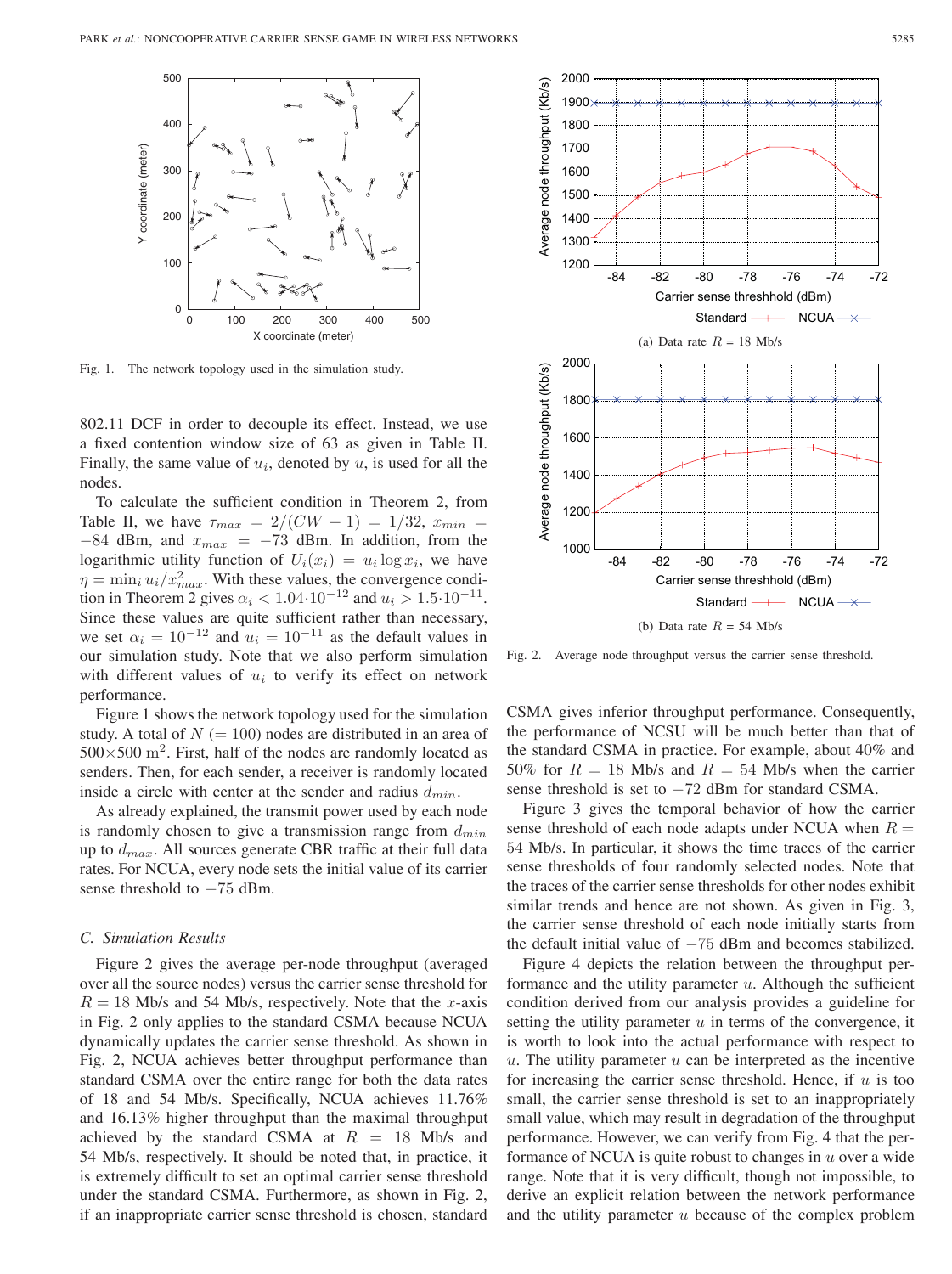





Fig. 4. Average node throughput versus utility parameter  $u$ .

structure.

Finally, we evaluate the throughput sensitivity with respect to the number of nodes in the network. Figure 5 shows the average node throughput of NCUA and standard CSMA with respect to the number of nodes. Overall, we can verify from Fig. 5 that NCUA performs better than standard CSMA in a wide range of the number of nodes. When the number of nodes is small, it is quite intuitive that the throughput performance is not very sensitive to the carrier sense threshold. This relation explains the small gap between NCUA and standard CSMA when the number of nodes is small in Fig. 5. It should be noted that the carrier sense threshold of standard CSMA in Fig. 5 is set to  $-75$  dBm, which is quite a favorable value as shown in Fig. 2. If a less favorable value is chosen (for example,  $-80$  dBm), the throughput gap between NCUA and standard CSMA will become larger.<sup>3</sup>

# VI. CONCLUSION AND FUTURE WORK

We have presented a noncooperative game-theoretic framework for distributed control of the carrier sense threshold in CSMA wireless networks. We have shown that the noncooperative carrier sense game admits a unique NE for uniformly strictly concave utility functions under some technical conditions. We have also derived sufficient conditions that ensure the convergence of both the synchronous and asynchronous versions of a gradient update algorithm for the carrier sense threshold. Our analysis has led to a fully distributed algorithm, called noncooperative carrier sense update algorithm (NCUA). The simulation study has shown that NCUA outperforms the standard CSMA with respect to the per-node throughput by

10–50%, when the latter operates over a wide range of the carrier sense threshold.

In our analysis, we have not considered the effect of the dynamic contention resolution algorithm, such as the binary exponential back-off (BEB) algorithm used in IEEE 802.11 DCF. Since the BEB algorithm has recently been shown to maximize a certain utility function in a noncooperative manner [14], it will be an interesting research avenue to study the interaction between physical carrier sense and contention resolution in a game-theoretic framework. In addition, since the operating point will be different for each node, heterogeneous values for  $\overline{q}_i$  will further improve the overall network performance. Hence, it will be a subject of future work to devise a distributed algorithm for adjusting  $\overline{q}_i$  of each node.

## ACKNOWLEDGEMENT

This work was supported in part by the Korea Research Foundation Grant funded by the Korean Government (MOEHRD) (KRF-2006-214-D00102), in part by the Korea Science and Engineering Foundation (KOSEF) Grant funded by the Korean Government (MOST) (No. R01-2007-000- 20958-0), and in part by the IT R&D program of MKE/IITA [2008-F015-02, Research on Ubiquitous Mobility Management Methods for Higher Service Availability]

## APPENDIX

The proof follows a line of arguments similar to those in [9], [15]. First, we show the existence of a NE. The set of feasible carrier sense thresholds is defined as  $X = \prod_{i=1}^{N} X_i$ , where  $x_i \in X_i = [x_{min}, x_{max}], \forall i \in \mathcal{N}$ . Then, X is closed and bounded, and thus compact. Also,  $X$  is convex and has a nonempty interior. Furthermore, the cost function  $J_i(\mathbf{x})$  in (4) is convex in  $x_i$  under the condition (12), which is to be shown

<sup>3</sup>The simulation result for other values of the carrier sense threshold has been omitted due to the limit on the number of figures.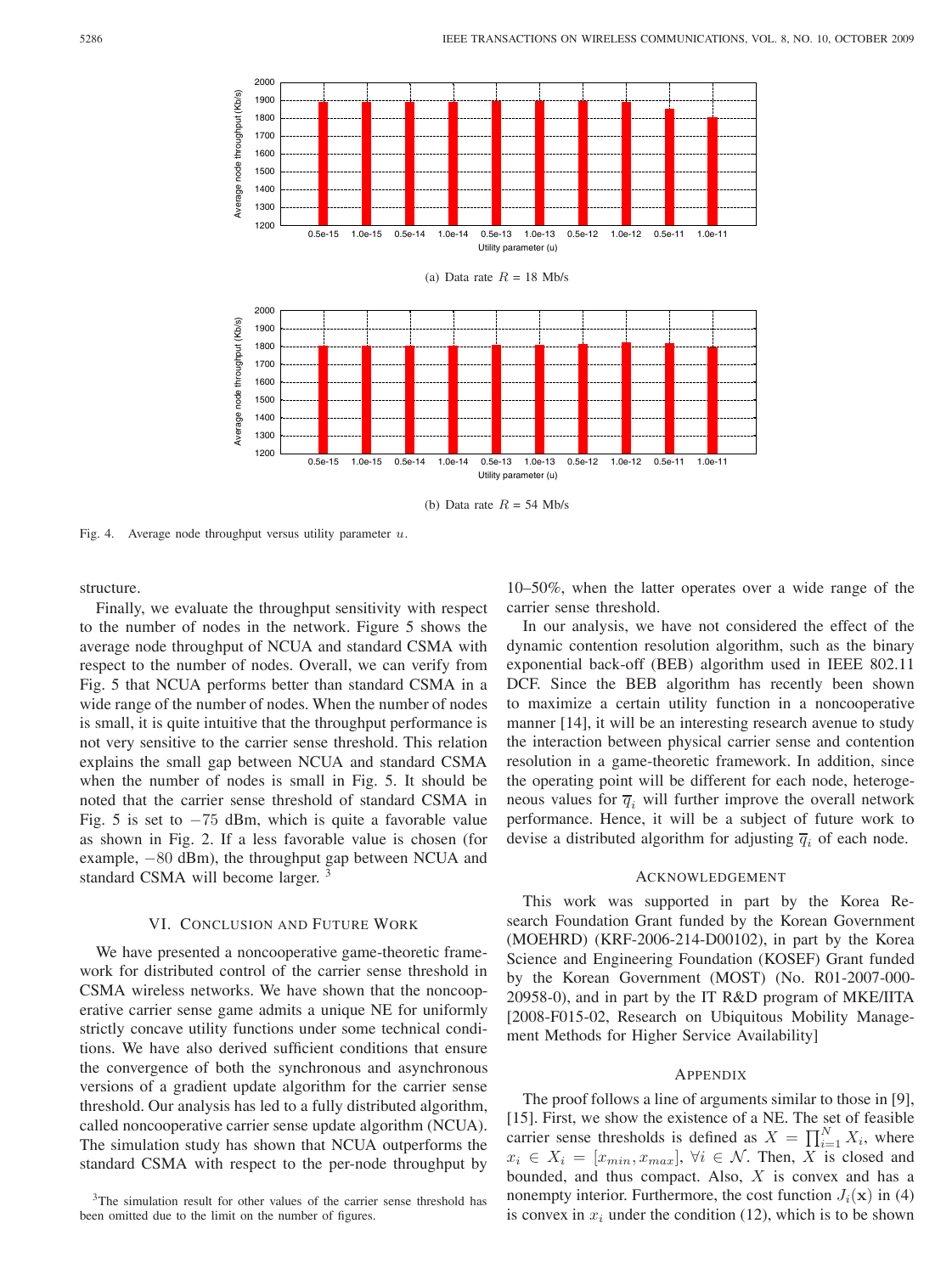

Fig. 5. Average node throughput versus the number of nodes in the network when the carrier sense threshold of standard CSMA is set to −75 dBm.

as part of the uniqueness proof below. Thus, by a standard theorem in game theory (for example, [16, Theorem 4.4 p. 176]) together with A2, there exists an inner NE.

Now, we consider the uniqueness of the NE. Let  $A_{ij}$  :=  $\partial^2 J_i(\mathbf{x})/\partial x_i \partial x_j$  and  $B_i := \partial^2 J_i(\mathbf{x})/\partial x_i^2$ . Then, from the arguments used in [9], [15], the condition  $B_i > |A_{ij}|$ ,  $\forall i, j \neq i$  is sufficient to show the uniqueness of NE. Hence, we derive a sufficient condition, under which  $B_i > |A_{ij}|$  is satisfied. Since the utility function  $U_i(x_i)$  depends only on  $x_i$ ,  $\frac{\partial^2 U_i(x_i)}{\partial x_i^2} \leq -\eta$  from A1, and the pricing function  $P_i(\mathbf{x})$ is convex in  $x_i$ , we have

$$
B_i = \frac{\partial^2 P_i(\mathbf{x})}{\partial x_i^2} - \frac{\partial^2 U_i(x_i)}{\partial x_i^2} \ge \eta.
$$
 (11)

From (11), a sufficient condition for  $B_i > |A_{ij}|$  is given as follows:  $\sim$ 

$$
\eta > \left| \frac{\partial^2 P_i(\mathbf{x})}{\partial x_i \partial x_j} \right|.
$$
\n(12)

Thus, what remains to be done is to obtain an explicit expression for  $\partial^2 P_i(\mathbf{x})/\partial x_i \partial x_j$  in terms of **x**. From the definition of the pricing function together with (2), we have

$$
\frac{\partial^2 P_i(\mathbf{x})}{\partial x_i \partial x_j} = \frac{\partial q_i(\mathbf{x})}{\partial x_j} = (1 - s_i) \frac{\partial h_i(\mathbf{x})}{\partial x_j}.
$$
 (13)

Note that, if  $z_1, \ldots, z_n$  are independent exponentially distributed random variables with means  $\mathbf{E}[z_i]=1/\lambda_i$ , we have the following expression from [17]:

$$
P\left[z_1 \le \sum_{i=2}^n z_i\right] = 1 - \prod_{i=2}^n \left(\frac{1}{1 + \lambda_1/\lambda_i}\right). \tag{14}
$$

By incorporating (14) into (3),  $h_i(\mathbf{x})$  in (13) becomes

$$
h_i(\mathbf{x}) = \mathbb{E}\left[1 - \prod_{k \in \Gamma_i(\mathbf{x})} \frac{1}{1 + \frac{\gamma_{r(i)} G_{r(i),k} P_k}{G_{r(i),i} P_i}}\right]
$$
(15)

$$
\approx \mathbb{E}\left[\sum_{k \in \Gamma_i(\mathbf{x})} \ln\left(1 + \frac{\gamma_{r(i)} G_{r(i),k} P_k}{G_{r(i),i} P_i}\right)\right],\qquad(16)
$$

where the approximation in (16) comes from  $x \approx -\ln(1-x)$ for  $x \ll 1$ . Let the indicator function  $I_{\Gamma_i(\mathbf{x})}(k)$  be defined as

$$
I_{\Gamma_i(\mathbf{x})}(k) = \begin{cases} 1, & \text{if } k \in \Gamma_i(\mathbf{x}) ;\\ 0, & \text{otherwise.} \end{cases}
$$

Then,

$$
h_i(\mathbf{x}) = \mathbb{E}\left[\sum_{k \in \mathcal{N}\backslash\{i\}} \ln\left(1 + \frac{\gamma_{r(i)} G_{r(i),k} P_k I_{\Gamma_i(\mathbf{x})}(k)}{G_{r(i),i} P_i}\right)\right]
$$

$$
= \sum_{k \in \mathcal{N}\backslash\{i\}} \ln\left(1 + \frac{\gamma_{r(i)} G_{r(i),k} P_k}{G_{r(i),i} P_i}\right) P\left[k \in \Gamma_i(\mathbf{x})\right].
$$
(17)

Now, we obtain an expression for  $P[k \in \Gamma_i(\mathbf{x})]$  in (17). In order for any node to interfere with node  $i$ 's transmission, either its transmission should not have been sensed by node  $i$ or it should not sense node  $i$ 's transmission and attempts to transmit. Thus,

$$
P[k \in \Gamma_i(\mathbf{x})] = \frac{\tau_k P_{S_i^C} + (1 - \tau_k)\tau_k P_{L_i^C}}{\tau_k P_{S_i^C} + (1 - \tau_k)},\qquad(18)
$$

where  $P_{S_i^C} := P[k \in \mathcal{N} \setminus S_i] = P[G_{r(i),k}P_kF_k \leq x_i] = 1$  $e^{-x_i/(G_{r(i),k}P_k)}$  and  $P_{L_i^C} := P[k \in \mathcal{N} \setminus L_i] = P[G_{k,i}P_iF_i \leq$  $[x_k] = 1 - e^{-x_k/(G_{k,i}P_i)}$ . In the meantime, from (1), we have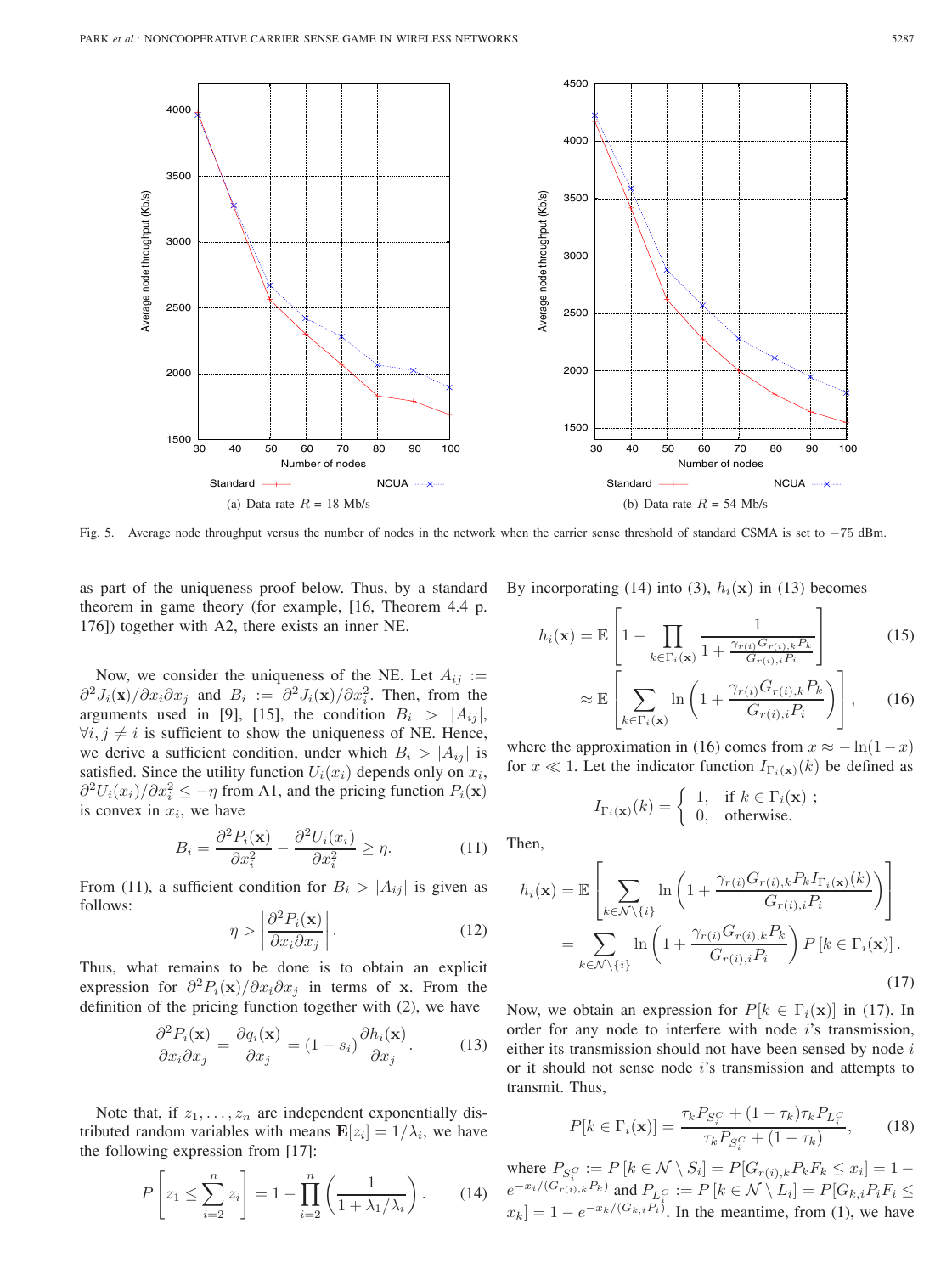

Fig. 3. Time traces of carrier sense thresholds of six randomly selected nodes under NCUA.

 $G_{r(i),k}P_k/(G_{r(i),i}P_i) \leq P_{max}/\beta_{r(i)}$ , where  $P_{max}$  is the maximum transmit power. Thus, by collecting (12), (13), (17), and (18) with some algebraic manipulation, the sufficient condition for the uniqueness of NE is given as

$$
\eta > \ln\left(1 + \frac{\gamma_{max} P_{max}}{\beta_{min}}\right) \cdot \frac{\tau_{max}}{e(1 - \tau_{max}) x_{min}},\qquad(19)
$$

where  $\gamma_{max} := \max_i \gamma_{r(i)}, \beta_{min} := \min_i \beta_{r(i)}$ , and  $\tau_{max} :=$  $\max_i \tau_i$ .

#### **REFERENCES**

- [1] J. C. Hou, K.-J. Park, T.-S. Kim, and L.-C. Kung, "Medium access control and routing protocols for wireless mesh network," in *Wireless Mesh Networks: Architectures Protocols*, E. Hossain and K. K. Leung, Eds. Springer, Oct. 2007.
- [2] P. Santi, "Topology control in wireless ad hoc and sensor networks," *ACM Computing Surveys*, vol. 37, no. 2, pp. 164-194, June 2005.
- [3] J. Zhu, X. Guo, L. Yang, W. S. Conner, S. Roy, and M. M. Hazra, "Adapting physical carrier sensing to maximize spatial reuse in 802.11 mesh networks," *Wiley Wireless Communications and Mobile Computing*, vol. 4, pp. 933-946, Dec. 2004.
- [4] X. Yang and N. H. Vaidya, "On the physical carrier sense in wireless ad hoc networks," in *Proc. IEEE INFOCOM*, Mar. 2005.
- [5] H. Zhai and Y. Fang, "Physical carrier sensing and spatial reuse in multirate and multihop wireless ad hoc networks," in *Proc. IEEE INFOCOM*, Apr. 2006.
- [6] T.-Y. Lin and J. C. Hou, "Interplay of spatial reuse and SINR-determined data rates in CSMA/CA-based, multi-hop, multi-rate wireless networks," in *Proc. IEEE INFOCOM*, May 2007.
- [7] Y. Yang, J. C. Hou, and L.-C. Kung, "Modeling of physical carrier sense in multi-hop wireless networks and its use in joint power control and carrier sense adjustment," in *Proc. IEEE INFOCOM Miniconferences*, May 2007.
- [8] T. Alpcan, T. Başar, R. Srikant, and E. Altman, "CDMA uplink power control as a noncooperative game," *Springer Wireless Networks*, vol. 8, no. 6, pp. 659-670, 2002.
- [9] T. Alpcan, T. Başar, and S. Dey, "A power control game based on outage probabilities for multicell wireless data networks," *IEEE Trans. Wireless Commun.*, vol. 5, no. 4, pp. 890-899, Apr. 2006.
- [10] D. Tse and P. Viswanath, *Fundamentals of Wireless Communication*. Cambridge University Press, 2005.
- [11] J. Huang, R. Berry, and M. Honig, "Distributed interference compensation for wireless networks," *IEEE J. Select. Areas Commun.*, vol. 24, no. 5, pp. 1074-1084, May 2006.
- [12] D. P. Bertsekas and J. N. Tsitsiklis, *Parallel and Distributed Computation: Numerical Methods*. Prentice Hall, 1989.
- [13] "J-Sim." [Online]. Available: http://www.j-sim.org/.
- [14] J.-W. Lee, A. Tang, J. Huang, M. Chiang, and A. R. Calderbank, "Reverse engineering MAC: a non-cooperative game model," *IEEE J. Select. Areas Commun.*, vol. 25, no. 6, pp. 1135-1147, Aug. 2007.
- [15] T. Alpcan and T. Başar, "A hybrid systems model for power control in multicell wireless data networks," *Performance Evaluation*, vol. 57, no. 4, pp. 477-495, Aug. 2004.
- [16] T. Ba¸sar and G. J. Olsder, *Dynamic Noncooperative Game Theory*. SIAM Series in Classics in Applied Mathematics, Jan. 1999.
- [17] S. Kandukuri and S. Boyd, "Optimal power control in interferencelimited fading wireless channels with outage-probability specifications," *IEEE Trans. Wireless Commun.*, vol. 1, pp. 46-55, Jan. 2002.



**Kyung-Joon Park** received his B.S., M.S., and Ph.D. degrees all from the School of Electrical Engineering and Computer Science, Seoul National University, Seoul, Korea in 1998, 2000, and 2005, respectively. He is currently a postdoctoral research associate in the Department of Computer Science, University of Illinois at Urbana-Champaign, IL, USA. He worked for Samsung Electronics, Suwon, Korea as a senior engineer in 2005–2006, and was a visiting graduate student, supported by the Brain Korea 21 Program, in the Department of Electrical

and Computer Engineering, University of Illinois at Urbana-Champaign in 2001-2002. His current research interests include design of medical-grade protocols for wireless healthcare systems, design and analysis of self-adjusting protocols for wireless environments, and distributed control of physical carrier sense in wireless networks.



**Dr. Jennifer C. Hou** passed away on December 2, 2007 in Houston, Texas at the age of 43. Hou received her B.S.E. degree in Electrical Engineering from National Taiwan University, Taiwan, ROC in 1987, M.S.E degrees in Electrical Engineering and Computer Science (EECS) and in Industrial and Operations Engineering (I&OE) from the University of Michigan, Ann Arbor, Michigan in 1989 and in 1991, and Ph.D. degree in EECS also from the University of Michigan, Ann Arbor, Michigan in 1993. She was an assistant professor in Electrical and

Computer Engineering at the University of Wisconsin, Madison, Wisconsin from 1993–1996, and an assistant/associate professor in Electrical Engineering at Ohio State University, Columbus, Ohio from 1996-2001. She joined the University of Illinois Computer Science faculty in 2001. She was a principal researcher in networked systems and served as the director of the Illinois Network Design and Experimentation (INDEX) research group. Her research interests in networked systems ranged from issues of Quality of Service in wireless networks to enabling software infrastructure for assisted living. She pursued topics in both the theoretical protocol design and deployment aspects of wireless sensor networks. Hou was elected as an Institute of Electrical and Electronics Engineers (IEEE) Fellow and an Association for Computing Machinery (ACM) Distinguished Scientist in 2007. She was a recipient of an ACM Recognition of Service Award in 2004 and 2007, a Cisco University Research Award from Cisco, Inc., 2002, a Lumley Research Award from Ohio State University in 2001, an NSF CAREER award from the Network and Communications Research Infrastructure, National Science Foundation in 1996–2000, and a Women in Science Initiative Award from The University of Wisconsin-Madison in 1993–1995.